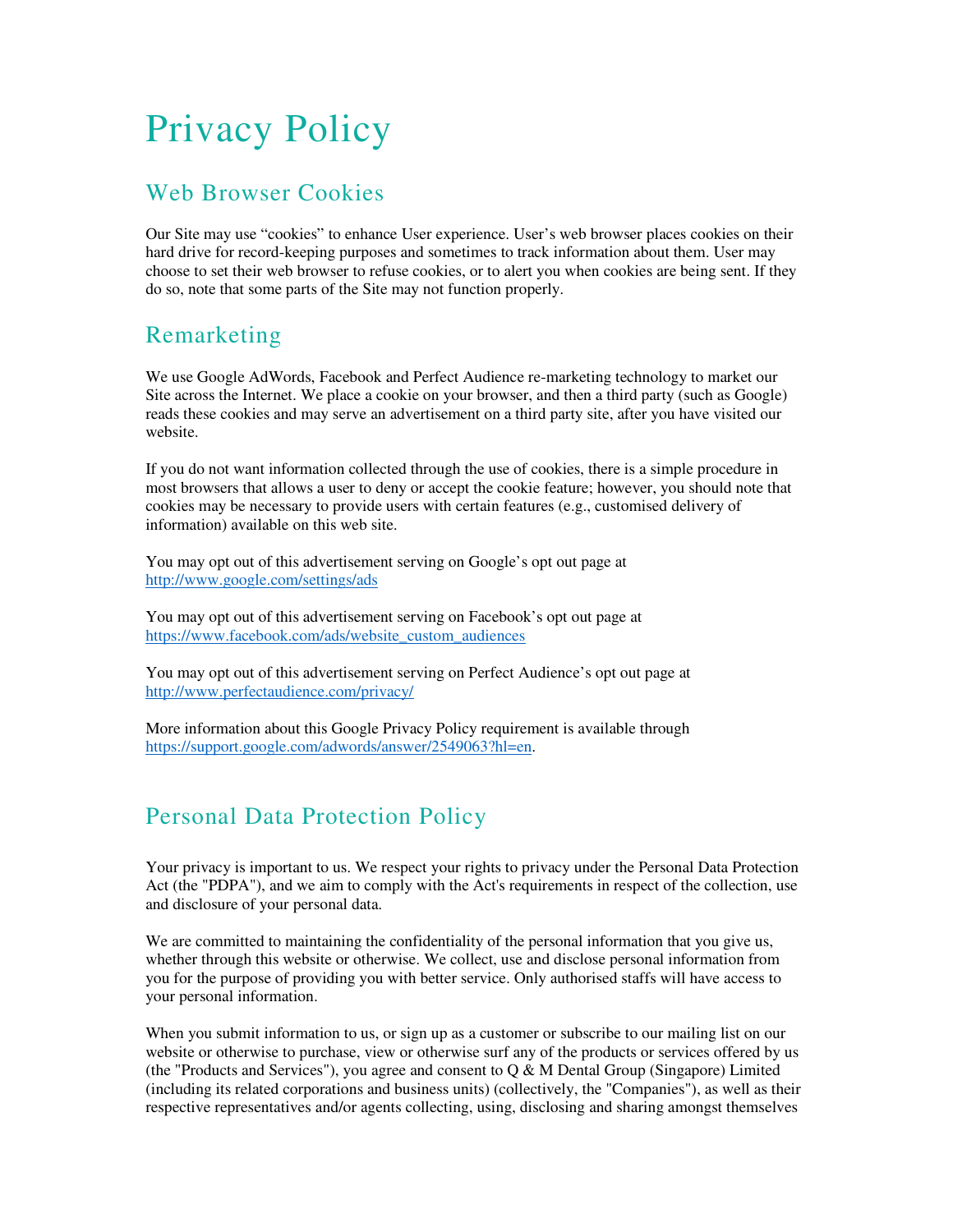your Personal Data, and disclosing such Personal Data to the Companies' authorised service providers and relevant third parties in the manner set forth in this Personal Data Protection Policy.

This Personal Data Protection Policy supplements but does not supersede nor replace any other consents you may have previously provided to the Companies in respect of your Personal Data.

The Companies may update this Personal Data Protection Policy to ensure that it is consistent with industry trends and/or any changes in legal or regulatory requirements. Subject to your rights at law, you agree to be bound by the prevailing terms of the Personal Data Protection Policy as updated from time to time on our website.

#### Personal Data

In this Personal Data Protection Policy, "Personal Data" refers to any data, whether true or not, about an individual who can be identified (a) from that data; or (b) from that data and other information to which we have or are likely to have access, including data in our records as may be updated from time to time.

Examples of such Personal Data you may provide to us include your name, NRIC, passport or other identification number, telephone numbers, mailing address, email address, network data and any other information relating to any individuals which you have provided us in any forms you may have submitted to us, or via other forms of interaction with you.

#### Collection Of Personal Data

We will necessarily need to collect, use, disclose and/or process your Personal Data or personal information about you (and your family members, as the case may be required) in order to process, administer and/or manage your relationship with us. Such Personal Data includes (i) information set out in any forms relating to any of our Products and Services; (ii) any other personal information provided by you or possessed by us; and/or (iii) medical records and information.

If you provide us with any Personal Data relating to a third party (e.g. information of your spouse, children, parents, and/or employees), by submitting such information to us, you represent to us that you have obtained the consent of the third party to provide us with their Personal Data for the respective purposes.

You should ensure that all Personal Data submitted to us is complete, accurate, true and correct. Failure on your part to do so may result in our inability to provide you with the Products and Services you have requested.

# Purposes For The Collection, Use And Disclosure Of Personal Data

The Companies may collect, use and/or disclose your Personal Data for the following purposes:

- a. responding to your queries and requests;
- b. managing the administrative and business operations of the Companies and complying with internal policies and procedures;
- c. administering and/or managing your relationship with us;
- d. monitoring customer-employee interactions for quality assurance, employee training and performance evaluation purposes;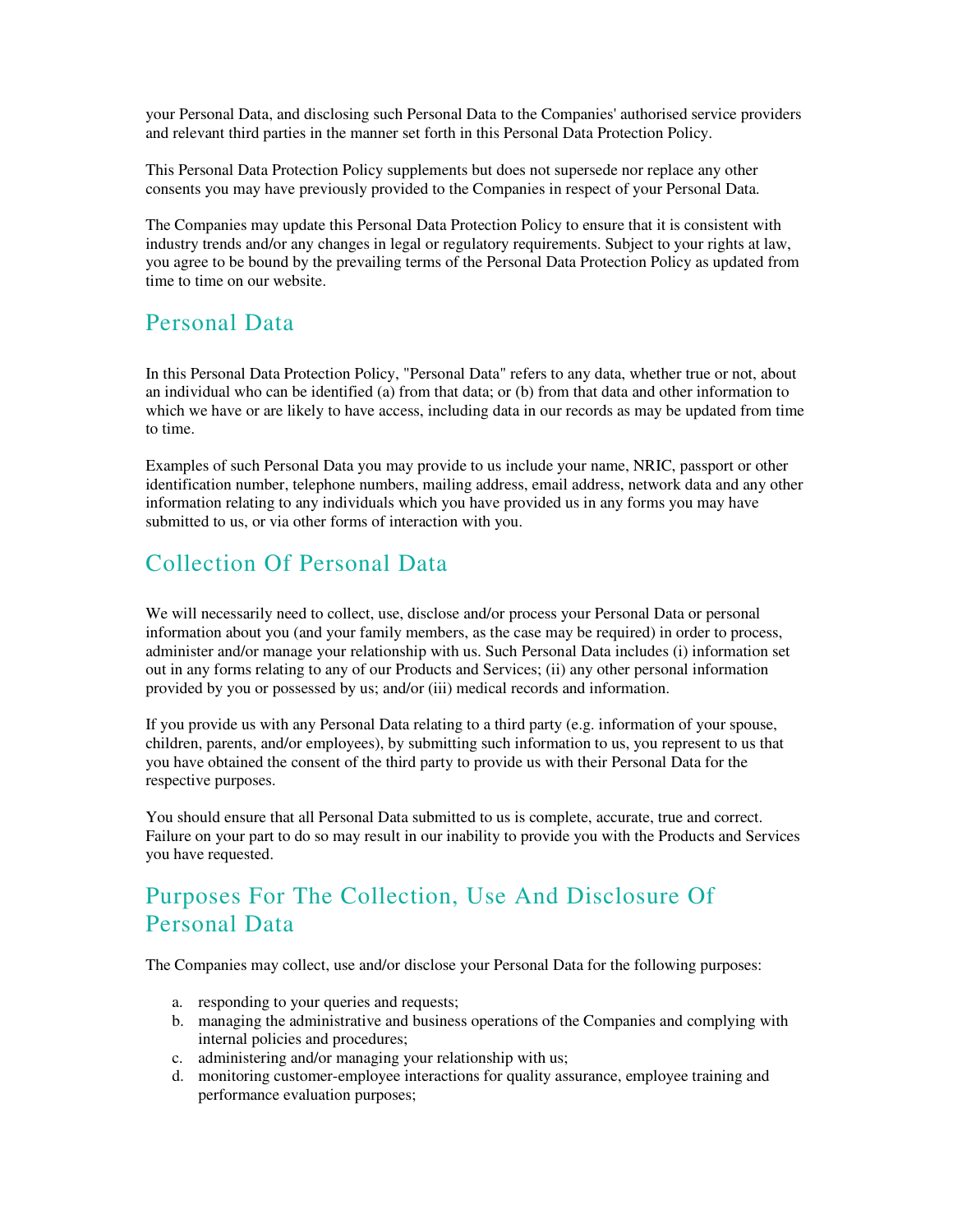- e. meeting or complying with any applicable rules, laws, regulations, codes of practice or guidelines issued by any legal or regulatory bodies which are binding on the Companies (including but not limited to responding to regulatory complaints, disclosing to regulatory bodies or conducting audit checks, due diligence and investigations); or
- f. purposes which are reasonably related to the aforesaid.

Where permitted under the Act, the Companies may also collect, use and disclose your Personal Data for the following "Additional Purposes":

- a. analytics and tracking,
- b. conducting market research and surveys to enable us to understand and determine customer preferences to improve our Products and Services, our service delivery and your customer experience at our touchpoints;
- c. communicating to you information in relation to our Products and Services; or
- d. purposes which are reasonably related to the aforesaid.

If you have provided your Singapore telephone numbers, the Companies may contact you using such Singapore telephone numbers (including via voice calls, short message services, fax or other means) with information about our Products and Services.

# Disclosure Of Personal Data

The Companies will take reasonable steps to protect your Personal Data against unauthorised disclosure. Subject to the provisions of any applicable law, your Personal Data may be disclosed, for the purposes listed above (where applicable), to the following parties:

- a. the Companies' related corporations and their employees;
- b. agents, contractors or third party service providers who provide operational services to the Companies;
- c. our professional advisers such as auditors and lawyers;
- d. relevant government regulators, statutory boards or authorities or law enforcement agencies to comply with any laws, rules, guidelines and regulations or schemes imposed by any governmental authority; or
- e. any other party to whom you authorise us to disclose your Personal Data to.

# Withdrawal Of Consent, Access And Correction Of Personal Data

If you have any questions or feedback on your Personal Data or our Personal Data Protection Policy or if you would like to obtain access and make corrections to your Personal Data, you can either email to us at qnm@aoxin.sg or write to us at:

Data Protection Officer Robinson Road #02-00, Singapore 068898

If your Personal Data has been provided to us by a third party (e.g. an authorized person of an organization has included you as a member of a corporate program), you should contact that individual (usually your employer) to make such queries, feedback, and access and correction requests on your behalf.

# Governing Law